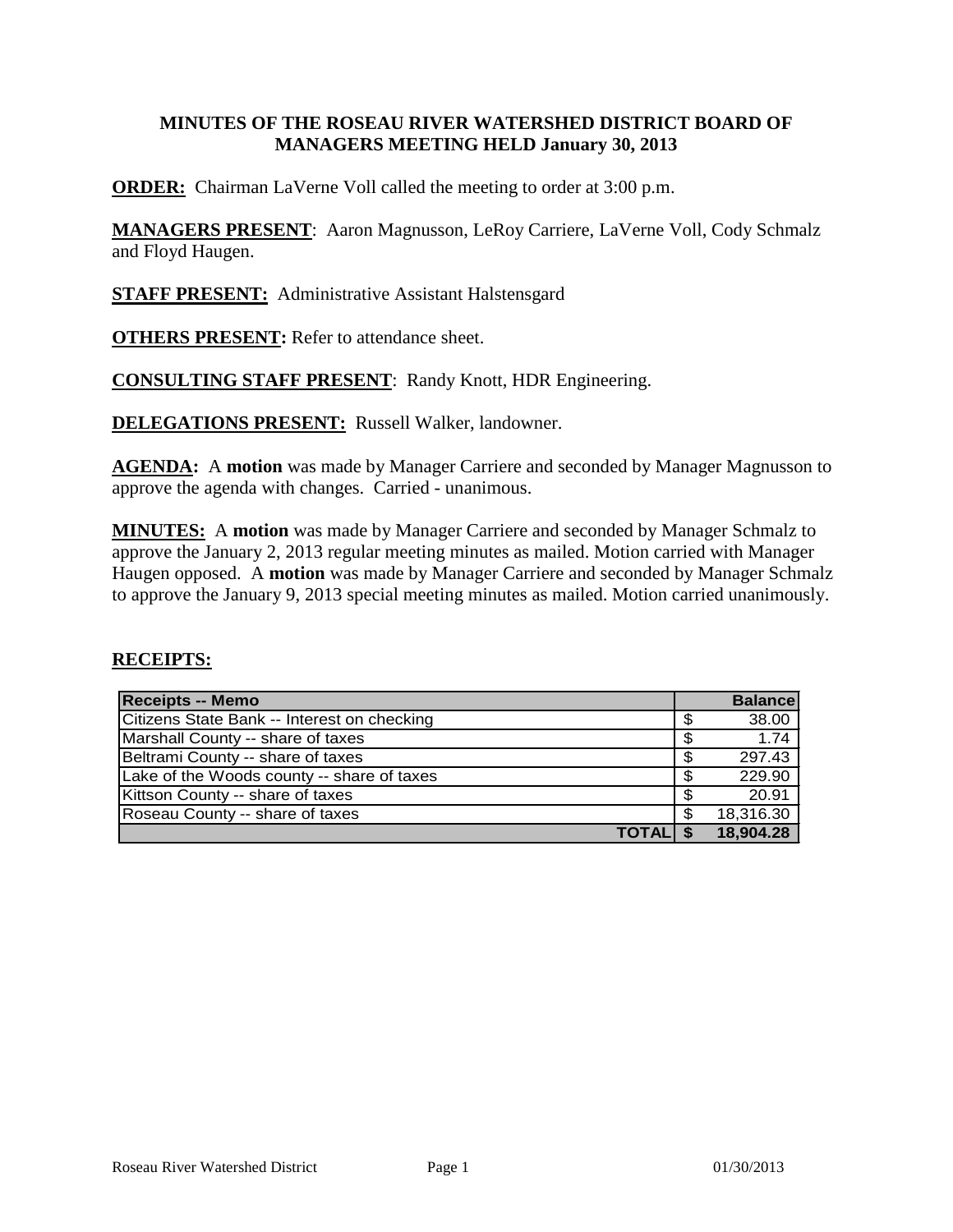| <b>Bills -- Memo</b>                                    |                           | <b>Amount</b> |
|---------------------------------------------------------|---------------------------|---------------|
| City of Roseau -- utilities                             | \$                        | 261.38        |
| CenturyLink -- phone bill                               | $\overline{\mathfrak{s}}$ | 111.50        |
| Sjoberg's Cable TV -- cable internet                    | $\overline{\$}$           | 46.60         |
| Marco -- copier maintenance                             | $\overline{\$}$           | 24.05         |
| Roseau Times-Region -- notice                           | $\overline{\$}$           | 26.26         |
| Minnesota Energy -- natural gas bill                    | $\overline{\mathcal{S}}$  | 199.50        |
| Steve Anderson -- legal fees                            | $\overline{\mathfrak{s}}$ | 281.25        |
| HDR Engineering -- Project Engineering                  | \$                        | 6,992.06      |
| Floyd Haugen -- meetings, mileage and expenses          | $\overline{\$}$           | 275.59        |
| LeRoy Carriere -- meetings, mileage and expenses        | $\overline{\$}$           | 181.70        |
| Cody Schmalz -- meetings, mileage and expenses          | $\overline{\$}$           | 316.92        |
| Aaron Magnusson -- meetings, mileage and expenses       | $\overline{\$}$           | 243.96        |
| LaVerne Voll -- meetings, mileage and expenses          | $\overline{\$}$           | 179.20        |
| Torin McCormack -- wages                                | $\overline{\$}$           | 1,625.05      |
| Tracy Halstensgard -- wages                             | $\overline{\mathfrak{s}}$ | 2,898.66      |
| PERA -- employee and employer share                     | \$                        | 722.04        |
| Internal Revenue Service -- 941 tax                     | $\overline{\$}$           | 1,249.22      |
| Doug's Supermarket -- food for meetings and supplies    | $\overline{\mathfrak{s}}$ | 40.29         |
| Kittson County Enterprise -- meeting notice             | $\overline{\$}$           | 71.40         |
| Minnesota viewers association -- dues                   | $\overline{\$}$           | 125.00        |
| Jon Schauer -- QuickBooks consulting                    | $\overline{\mathcal{G}}$  | 1,894.92      |
| MAWD -- dues                                            | $\overline{\$}$           | 715.48        |
| West Group -- updates for MN Statutes                   | $\overline{\$}$           | 79.08         |
| Reliable Office Supply -- calendars for managers        | $\overline{\$}$           | 102.62        |
| Rinke Noonan -- legal fees                              | $\overline{\$}$           | 1,750.00      |
| Mitch Magnusson -- SD 51 debris removal                 | $\overline{\mathcal{S}}$  | 6,500.00      |
| Roseau County Highway Dept. -- drafting, signage, misc. | $\overline{\$}$           | 1,475.97      |
| Roseau Bakery -- food for meeting                       | $\overline{\mathbf{S}}$   | 14.21         |
| Ron Huderle -- SD 51 debris removal                     | $\overline{\mathfrak{s}}$ | 849.10        |
| Houston Engineering -- project engineering              | $\overline{\$}$           | 5,439.25      |
| <b>TOTAL</b>                                            | \$                        | 34,692.26     |

**BILLS:** A motion was made by Manager Schmalz to pay the normal monthly bills, seconded by Manager Carriere. Motion carried unanimous.

**DELEGATIONS:** Delegates will discuss their items later in the meeting.

## **PROJECT REPORT:**

Hay Creek/Norland: Russell Walker submitted a request to the board to hay / graze the land in the Norland Impoundment. The board consented for Mr. Walker to conduct a pasture feasibility study. There was discussion on haying requirements. A **motion** was made by Manager Carriere to accept the proposal from Mr. Walker as presented to the Board, seconded by Manager Magnusson. A formal contract between the parties will be drafted. Motion carried unanimously.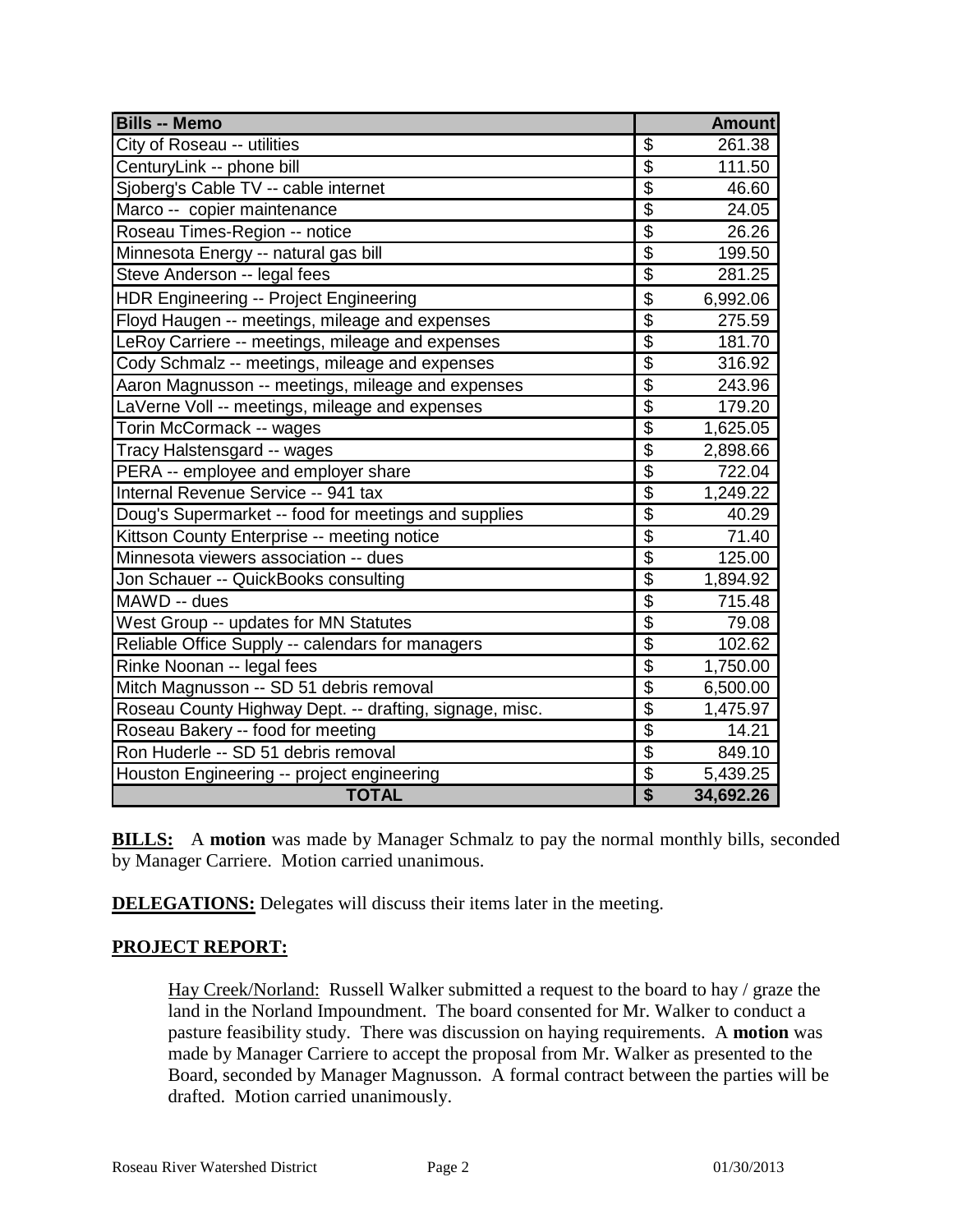Engineer Knott recommended purchasing a generator for operation of the control structures.

Chairman Voll spoke about a safety issue where a culvert was removed leaving a nearly vertical drop. There was discussion on placing reflective markers at the site. Technician McCormack will follow up on this issue. Commissioner Falk stated a landowner requested leaving the gates open in the winter when ground is frozen. The board was in consensus with allowing the gates to be open as weather conditions allow.

There was discussion on the request to release a portion of the retainage to Spruce Valley Corp. A **motion** was made by Manager Haugen to pay \$500,000. Retainage to Spruce Valley once the reimbursement is receive from the State, seconded by Manager Carriere. Motion carried unanimously.

Palmville Project: A **motion** was made by Manager Carriere, seconded by Manager Schmalz to pay the HDR Engineering bill in the amount of \$169.35. Motion carried unanimously.

Beltrami: There was discussion on the proposed final draft of the CCMP. Engineer Bents has a copy and will be reviewing to make sure the language the District requested is included. February 11 and 14 were proposed for meeting dates for the next webinar session on the dam site assessments. Either date works for Managers Carriere and Haugen. There was continued discussion on the follow-up to the CCMP plan. A **motion**  was made by Manager Haugen, seconded by Manager Carriere to approve the Houston Engineering bill in the amount of \$5,439.25. Motion carried unanimously.

SD 51 cleaning: Technician McCormack stated the final paper work has been submitted to FEMA. We are waiting for their reply. Ron Huderle has submitted pictures and an invoice for work completed. Manager Magnusson discussed areas of rotational bank failure north of County Road 28. A **motion** was made by Manager Carriere, seconded by Manager Magnusson to approve Ron Huderle's bill in the amount of \$849.10. Motion carried unanimously.

RRWMA: Technician McCormack stated he has been working with Engineer Dalager on the Public Information meeting presentation. Manager Carriere spoke about the state of the bonding bill for funding for this project. A **motion** was made by Manager Carriere, seconded by Manager Magnusson to approve the HDR Engineering bill in the amount of \$6,097.71. Motion carried unanimously.

## **PERMITS:**

The board discussed permit #13-02 (Richard Solberg). A **motion** was made by Manager Carriere to table the permit for more information, seconded by Manager Schmalz. Motion carried unanimously.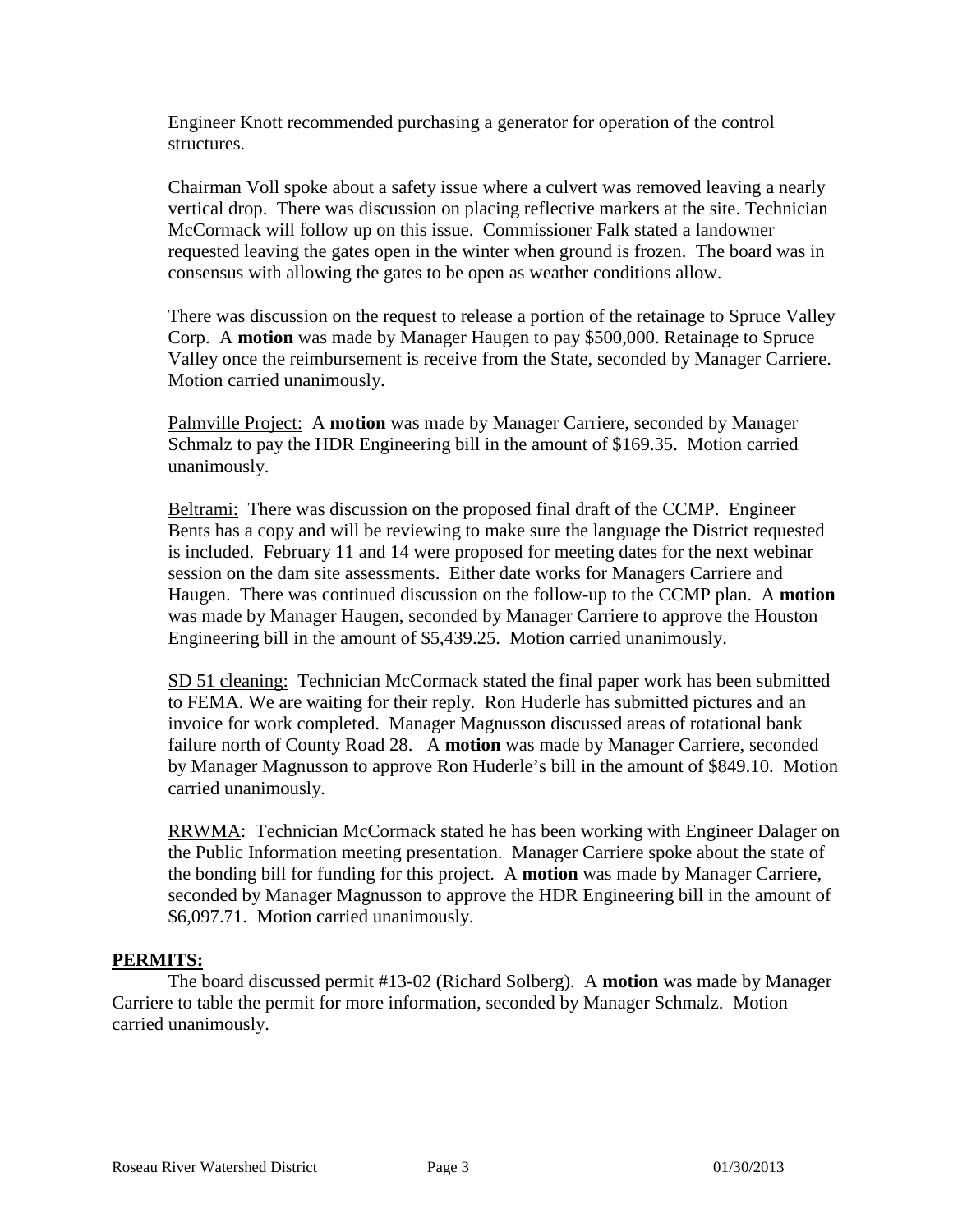## **RRWMB**:

- Reorganization of the board
- March conference
- Bonding bill
- Legislative breakfast
- River Watch forum

# **ADMINISTRATIVE REPORT:**

- FEMA
- Public info meeting

## **OLD BUSINESS:**

Manager Carriere made a **motion** authorizing Chairman Voll to sign the letter of understanding for the 2012 audit, seconded by Manger Schmalz. Motion carried unanimously.

Manager Magnusson updated the board on the status of the hay bale removal on the West Interceptor restoration land.

## **NEW BUSINESS:**

MAWD legislative breakfast information was presented to the board.

There was discussion on the Project Planning Tool.

Manager Carriere recommended that both Technician McCormack and Administrator Halstensgard attend the March conference.

The board elected to table the request from the Roseau County SWCD to donate to this year's Envirothon.

Technician McCormack presented the board with information on new computer systems. A **motion** was made by Manger Carriere to approve purchase of a new computer, seconded by Manager Schmalz. Motion carried unanimously.

The board discussed the contract with Mitch Magnusson for debris removal on SD #51. The board will continue to review the terms of the contracts.

Chairman Voll spoke about a phone conversation he had with Ron Harnack concerning hiring Technician McCormack.

Chairman Voll announced his resignation from the board and asked County Commissioners Falk and Miller to find his replacement.

Nick Robertson asked if the board will be putting the West Interceptor out for haying bids soon and would like the opportunity to submit a bid.